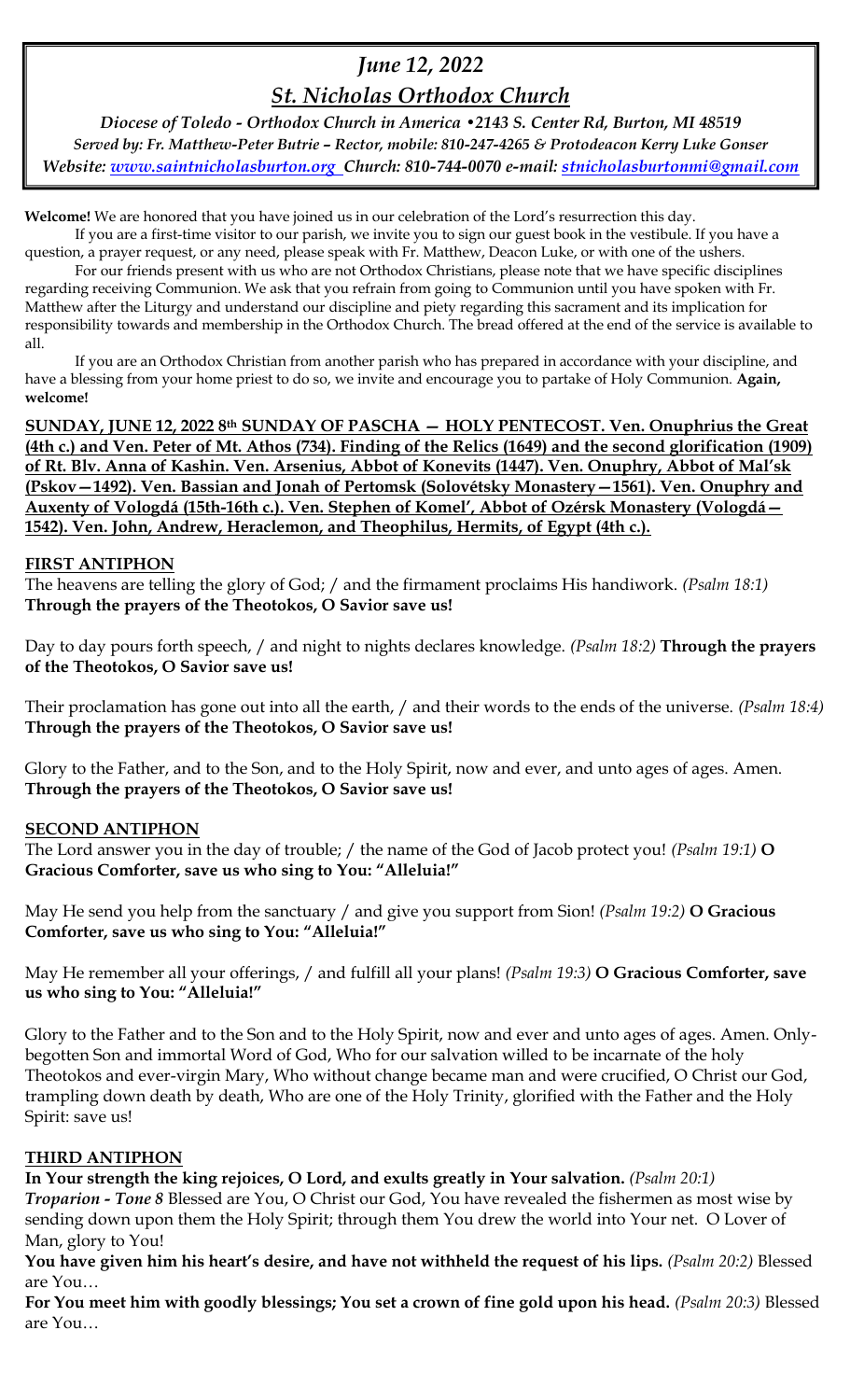## **SMALL ENTRANCE**

- *Deacon* Wisdom! Upright!
- *Priest:* Be lifted up, Lord, in your power; we will sing and chant your mighty works. *(Psalm 20:13)* Good Comforter, save us who sing to you: "Alleluia!"

# **TROPARION**

**Tone 8** Blessed are You, O Christ our God, You have revealed the fishermen as most wise by sending down upon them the Holy Spirit; through them You drew the world into Your net. O Lover of Man, glory to You!

# **KONTAKION**

**Tone 8** When the Most High came down and confused the tongues He divided the nations; but when He distributed the tongues of fire, He called all to unity. Therefore, with one voice, we glorify the All-Holy Spirit!

## **INSTEAD OF THE TRISAGION**

As many as have been baptized into Christ have put on Christ! *(Galatians 3:27)* Alleluia!

## *The prokeimenon in the eighth tone:* **Their proclamation has gone out into all the earth; / and their words to the ends of the universe.** *(Psalm 18:4)*

*v.* **The heavens are telling the glory of God; and the firmament proclaims His handiwork.** *(Psalm 18:1)*

**THE READING FROM THE ACTS OF THE APOSTLES (2:1-11)** In those days, when the day of Pentecost had come, they were all together in one place. And suddenly a sound came from heaven like the rush of a mighty wind, and it filled all the house where they were sitting. And there appeared to them tongues as of fire, distributed and resting on each one of them. And they were all filled with the Holy Spirit and began to speak in other tongues, as the Spirit gave them utterance. Now there were dwelling in Jerusalem Jews, devout men from every nation under heaven. And at this sound the multitude came together, and they were bewildered, because each one heard them speaking in his own language. And they were amazed and wondered, saying, "Are not all these who are speaking Galileans? And how is it that we hear, each of us in his own native language? Parthians and Medes and Elamites and residents of Mesopotamia, Judea and Cappadocia, Pontus and Asia, Phrygia and Pamphylia, Egypt and the parts of Libya belonging to Cyrene, and visitors from Rome, both Jews and proselytes, Cretans and Arabians, we hear them telling in our own tongues the mighty works of God."

### *Alleluia, Tone 8*

*v. By the Word of the Lord the heavens were made; and all their host by the Spirit of His mouth. (Psalm 32:6) v.* **The Lord looked down from heaven, and saw all the sons of men.** *(Psalm 32:13)*

**THE HOLY GOSPEL ACCORDING TO JOHN (7:37-52, 8:12)** On the last day of the feast, the great day, Jesus stood up and proclaimed, "If any one thirst, let him come to me and drink. He who believes in me, as the scripture has said, 'Out of his heart shall flow rivers of living water.'" Now this he said about the Spirit, which those who believed in him were to receive; for as yet the Spirit had not been given, because Jesus was not yet glorified. When they heard these words, some of the people said, "This is really the prophet." Others said, "This is the Christ." But some said, "Is the Christ to come from Galilee? Has not the scripture said that the Christ is descended from David, and comes from Bethlehem, the village where David was?" So there was a division among the people over him. Some of them wanted to arrest him, but no one laid hands on him. The officers then went back to the chief priests and Pharisees, who said to them, "Why did you not bring him?" The officers answered, "No man ever spoke like this man!" The Pharisees answered them, "Are you led astray, you also? Have any of the authorities or of the Pharisees believed in him? But this crowd, who do not know the law, are accursed." Nicodemus, who had gone to him before, and who was one of them, said to them, "Does our law judge a man without first giving him a hearing and learning what he does?" They replied, "Are you from Galilee too? Search and you will see that no prophet is to rise from Galilee." Again Jesus spoke to them, saying, "I am the Light of the world; he who follows me will not walk in darkness, but will have the light of Life."

### **THE HYMN TO THE THEOTOKOS**

Without knowing a man you became a mother, without knowing corruption you bore a child, giving flesh to the Word who creates all things, containing Him Who cannot be contained, encompassing your infinite Maker: O Virgin Theotokos, we magnify you!

### **COMMUNION HYMN**

Let Your good Spirit lead me on a level path! *(Psalm 142:12a)* Alleluia, Alleluia, Alleluia!

### **IN PLACE OF "WE HAVE SEEN THE TRUE LIGHT…"**

**Tone 8** Blessed are You, O Christ our God, You have revealed the fishermen as most wise by sending down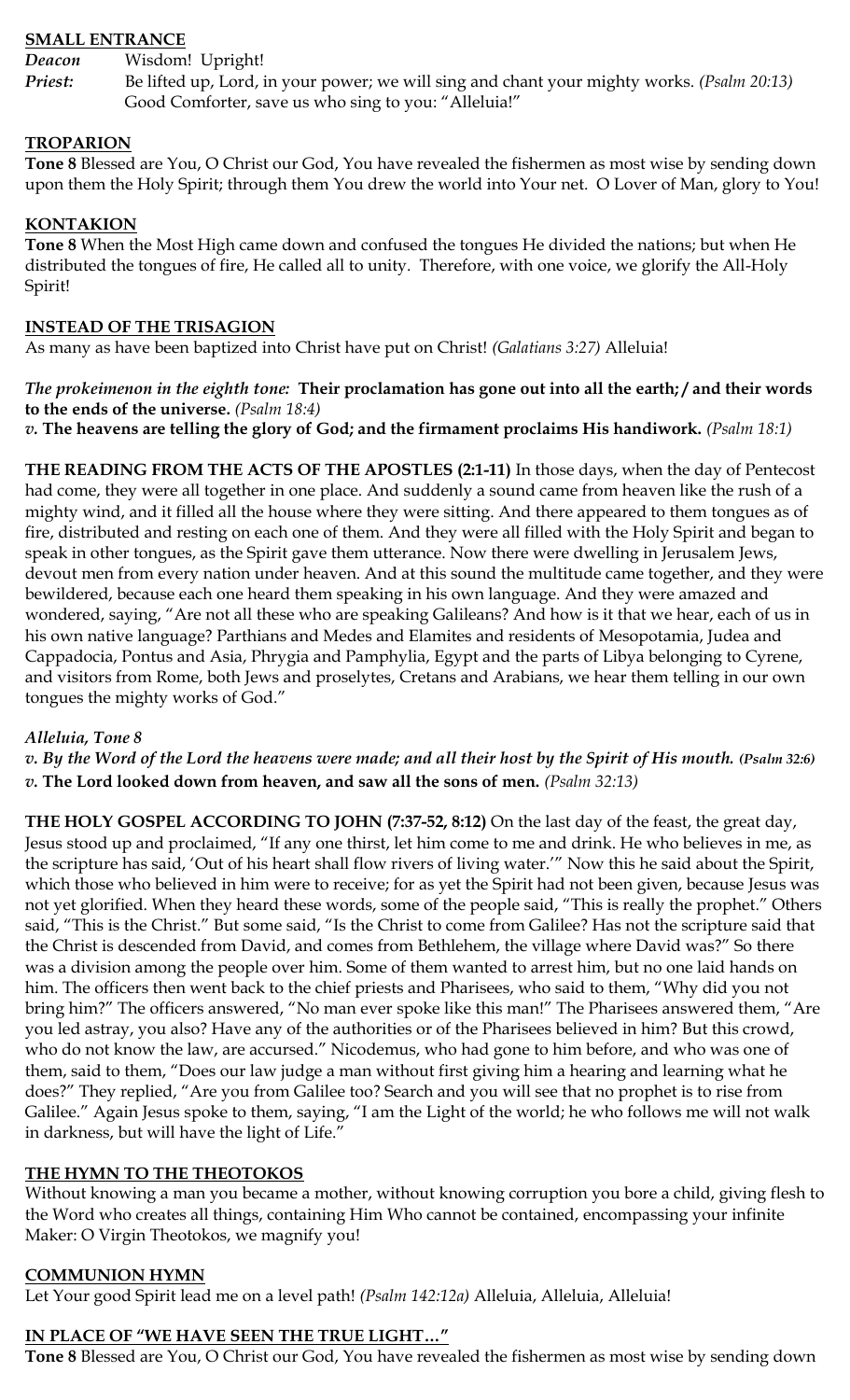upon them the Holy Spirit; through them You drew the world into Your net. O Lover of Man, glory to You!

June 12, 2022

|  |  |  | ခန္တိုေ ခန္တိုေ ခန္တိုေ ရန္သို့ေ ခန္တိုေ ခန္တိုင္ ခန္သိုင္း ရန္သို့ေရန္သုိ႔ သို့ေခန္သိုင္း ရန္သို့ေ |
|--|--|--|-----------------------------------------------------------------------------------------------------|
|--|--|--|-----------------------------------------------------------------------------------------------------|

| CANDLE INTENTIONS FOR THE HEALTH AND BLESSINGS OF                               |           |
|---------------------------------------------------------------------------------|-----------|
| Ruth & Calvin Conrad health & healing for Calvin                                | Lucy Hogg |
| My cousins Tamara, Nina, Larissa & their families especially Marieka who is     |           |
| ill, also Krylo                                                                 | Lucy Hogg |
| Fr. Don, Fr. Paul, Fr. Anthony, Fr. Robert, Milica, Calvin, Angelo, Joan,       |           |
| Peggy, Bob, Angelo, Christine, Dorothy, Irene, Allen, Deborah, Luba, Kosta,     |           |
| Stojan, Mira, Bosa, Christopher, Allison, Jeanette, Kathryn, David, Taras, Ted, |           |
| Joseph, Marlene, Mary, all the parishioners of St. Nicholas, my family          |           |
| and friends                                                                     | Joe Tome  |
| Special Intention                                                               | Joe Tome  |
| <b>CANDLE INTENTIONS FOR BLESSED REPOSE</b>                                     |           |

Donald Ford, God rest his soul Connie Maxim Robert Naumoff Ian & Stephanie Price Nikolaos (3 yrs.) and Theodora (11 yrs.) Bakousidis family Robert Naumoff **Paul Brayan** 

# ခရွို့လ ခရွို့လ ခရွို့လ ခရွို့လ ခရွို့လ ခရွို့လ ခရွို့လ ခရွို့လ ခရွို့လ ခရွို့လ ခရွို့လ ခရွို့လ ခရွို့လ ခရွိုလ

**WELCOME to all our friends and visitors! Welcome to everyone joining us via our YouTube channel:** *[St](https://www.youtube.com/channel/UC59tV-Re443z-GCoETAUvfA)  [Nicholas Orthodox Church Burton.](https://www.youtube.com/channel/UC59tV-Re443z-GCoETAUvfA)* If at the time of the divine services you cannot access the livestream, please check out [St. Mary Magdalene Church](https://www.youtube.com/channel/UClHAqZrWkXdYELujbbIslHg) [St George Church](https://www.youtube.com/channel/UCpLWfxMIJK4uQOV41ekE6Wg/videos?view=2&flow=grid) or [Dormition Monastery.](https://www.youtube.com/channel/UC3z4Gp5OYPGhWYOxm-GlVnA)

**PARISH COUNCIL** meets on Tuesday, June 14 at 6:30 pm. Parish council members please check your email for reports. If you are unable to attend, please notify the office, Sharon, or Fr Matthew.

**CATHOLIC CHARITIES** is hosting "Feed the City" on Tuesday, June 14 from 12 pm-2 pm. It is a free event offering local food trucks, personal hygiene bags, health screenings & more. There will be a table with local clergy handing out literature & they are asking for volunteers who will pray with anyone who asks. For more information call Tiana at 810-529-9091.

**2022 PARISH DEVELOPMENT FORUM ONLINE** is on June 17 – co-sponsored by our Diocese, via Zoom. Register<http://events.r20.constantcontact.com/register/event?oeidk=a07ej6fjzcf2ca0a6fd&llr=wy96qwbab> The full agenda can be found [https://www.ocadwpa.org/files/Parish%20Development/Parish-Forum-](https://www.ocadwpa.org/files/Parish%20Development/Parish-Forum-2022/2022-Forum-Agenda-and-Bios-v3.pdf)[2022/2022-Forum-Agenda-and-Bios-v3.pdf](https://www.ocadwpa.org/files/Parish%20Development/Parish-Forum-2022/2022-Forum-Agenda-and-Bios-v3.pdf)

There are three content tracks:

Living Active Ministry -will examine a variety of types and styles of internal and external ministries. It will be of interest to persons engaged or wanting to be personally engaged in a ministry.

Rethinking Education as Ministry - will examine various aspects of youth and adult education in light of changing parish needs. This track will be of greatest interest to those involved with education.

Leading and Coordinating Ministry -will explore the appropriate mix of ministries for a parish and the overcoming obstacles to ministry. It will be of interest to anyone involved with strengthening the overall commitment to ministry in the parish. **Rebekah (Hildreth) Humphreys from St Mary Magdalene Church is one of the presenters for this track.**

**Videos** A 90 second video from speaker Sarah Byrne Martelli outlining her talk on "Being a Ministry of Presence" can be found [https://ocadwpa.orthodoxws.com/files/Parish%20Development/Parish-Forum-](https://ocadwpa.orthodoxws.com/files/Parish%20Development/Parish-Forum-2022/Sarah-B-Promo.mp4)[2022/Sarah-B-Promo.mp4](https://ocadwpa.orthodoxws.com/files/Parish%20Development/Parish-Forum-2022/Sarah-B-Promo.mp4) Intro video:

**[https://ocadwpa.orthodoxws.com/files/Parish%20Development/Parish-Forum-2022/2022-Forum](https://ocadwpa.orthodoxws.com/files/Parish%20Development/Parish-Forum-2022/2022-Forum-promo.mp4)[promo.mp4](https://ocadwpa.orthodoxws.com/files/Parish%20Development/Parish-Forum-2022/2022-Forum-promo.mp4)**

**RUMMAGE SALE** Parish council is asking for a volunteer/volunteers to chair a rummage sale on July 29 and 30 with set-up on July 27 & 28.

**MACEDONIAN OPEN GOLF SCRAMBLE** on Monday, June 20 at the Flint Elks Golf Club. **There are a number of ways to get involved. If you can sponsor a sign it is highly encouraged. Donating a gift card, gift basket or cash is also needed. If you golf or have friends who do, invite them to join in.** We encourage everyone to participate in some way and attend the dinner. The Macedonian Open is our biggest fundraiser and we are hoping for an even bigger and better turnout this year. If you have any questions or know of someone who would like to help, please contact Angelo Panoff [\(angelo.panoff@stifel.com](mailto:angelo.panoff@stifel.com) or 810-249-6031), Christine Panoff [\(capanoff@umflint.edu](mailto:capanoff@umflint.edu) or 810-232-4868), Linda Branoff [\(branoff721@aol.com](mailto:branoff721@aol.com) or 810-964-3654), George Branoff [\(george.branoff27@frontier.com](mailto:george.branoff27@frontier.com) or 810-252-5395) or Chris Nedanis [\(cned77@gmail.com](mailto:cned77@gmail.com) or 810-877-0889).